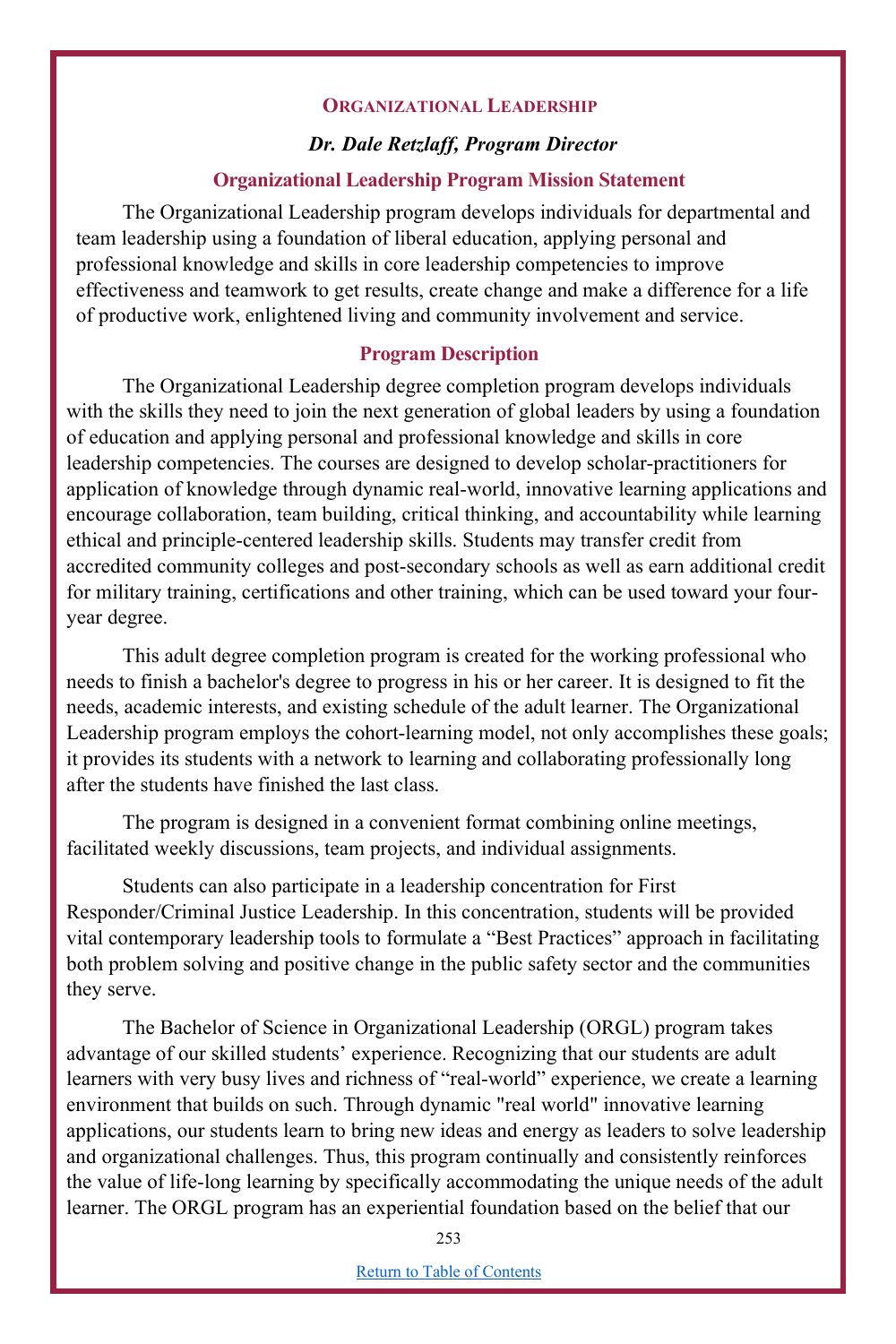students are mature learners who know how to learn, accept the responsibility for their learning experience, and demand challenge from their program. You will learn from dedicated and student-oriented faculty members, who share a wealth of professional experience, giving them a unique perspective on the nature and dynamics of organizations, and who are committed to your success.

# **Organizational Leadership Program Learning Outcomes**

ORGL graduates will be prepared to lead teams and departments in a wide array of business and organizations in the private and public sector.

The graduate will:

- 1. Evaluate his or her own performance for self-improvement.
- 2. Analyze the qualities of a successful team.
- 3. Analyze and apply leadership styles in various contexts.
- 4. Implement effective approaches to organizational change.
- 5. Apply leadership skills to communicate with a variety of audiences in various contexts.

### **What You Will Study**

The Organizational Leadership program is a 120-hour degree completion program targeted to working adults with two years of work experience, who have at least 40 hours of transfer, prior learning, or equivalent credit.

The ORGL program requires completion of 120 credit hours which includes the 48 Core Leadership credits, 45 hours of Electives, and 27 hours of Foundation Courses.

|          | The Organizational Leadership degree requires completion of the following |  |  |
|----------|---------------------------------------------------------------------------|--|--|
| courses: |                                                                           |  |  |

| <b>CORE REQUIREMENTS - 48 CREDIT HOURS</b> |                                          |           |  |  |  |
|--------------------------------------------|------------------------------------------|-----------|--|--|--|
| <b>FIRST SEMESTER</b>                      |                                          |           |  |  |  |
| <b>ORGL 150</b>                            | Introduction to Professional Development | 3 credits |  |  |  |
| <b>BUSI 151</b>                            | Introduction to Business                 | 3 credits |  |  |  |
| <b>ORGL 301</b>                            | The Adult Learner                        | 3 credits |  |  |  |
| ORGL 302                                   | Principles and Issues of Management      | 3 credits |  |  |  |
| <b>SECOND SEMESTER</b>                     |                                          |           |  |  |  |
| <b>ORGL 305</b>                            | Principles and Issues of Human Resources | 3 credits |  |  |  |
| <b>ORGL 307</b>                            | Leadership                               | 3 credits |  |  |  |
| ORGL 309                                   | Collaborative Leadership                 | 3 credits |  |  |  |
| ORGL 316                                   | Ethics                                   | 3 credits |  |  |  |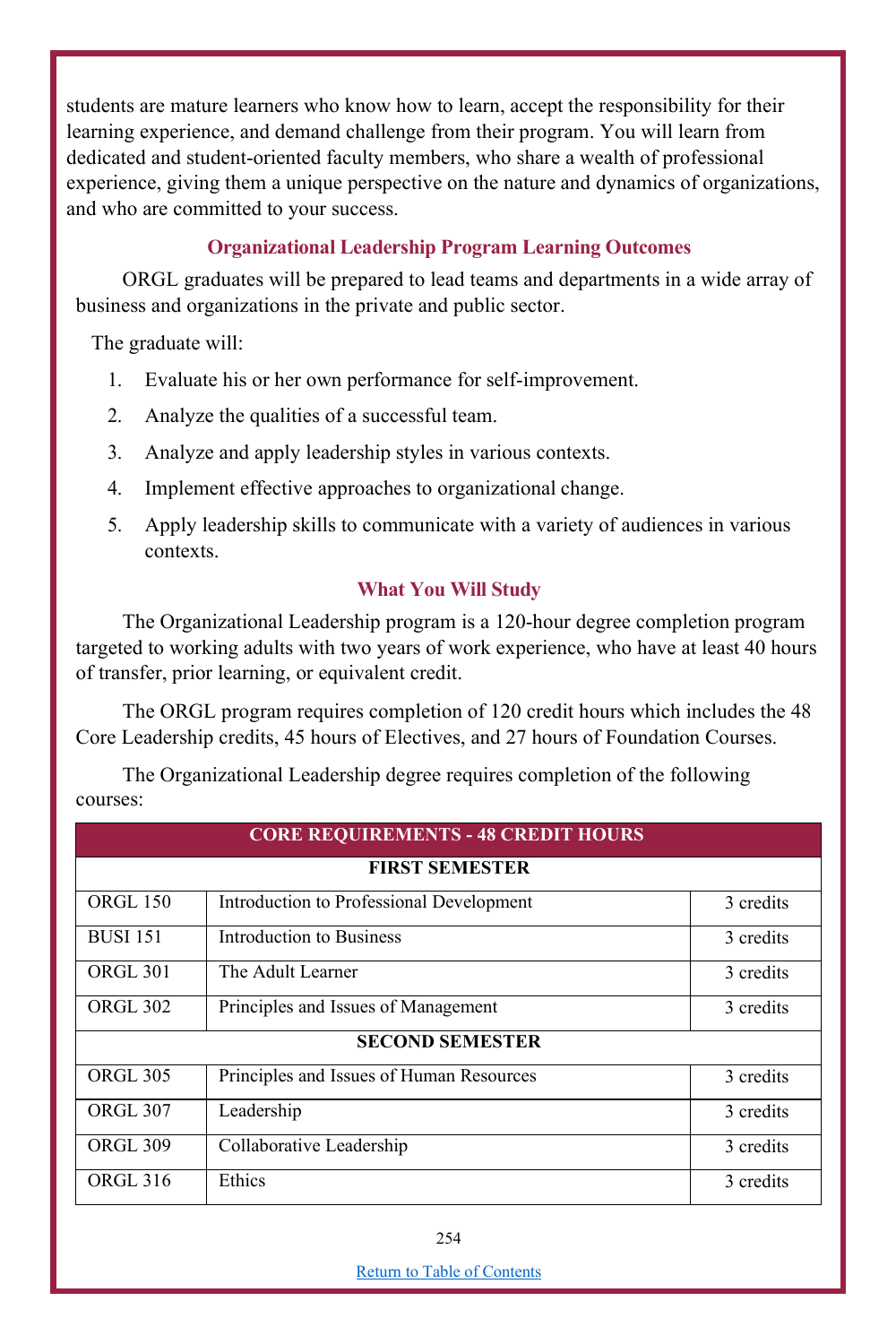| <b>THIRD SEMESTER</b>  |                                           |           |  |  |
|------------------------|-------------------------------------------|-----------|--|--|
| ORGL <sub>401</sub>    | The Learning Organization                 | 3 credits |  |  |
| <b>ORGL 402</b>        | Organizational Behavior                   | 3 credits |  |  |
| <b>ORGL 408</b>        | <b>Action Research</b>                    | 3 credits |  |  |
| ORGL <sub>430</sub>    | Developing Teams                          | 3 credits |  |  |
| <b>FOURTH SEMESTER</b> |                                           |           |  |  |
| <b>ORGL 406</b>        | Organizational Development and Change     | 3 credits |  |  |
| <b>ORGL 413</b>        | Human Resource Development                | 3 credits |  |  |
| <b>ORGL 415</b>        | Leadership Communication                  | 3 credits |  |  |
| ORGL 435*              | Organizational Leadership Senior Capstone | 3 credits |  |  |

\*Students must earn an overall grade of "C" or higher in ORGL-435 to receive credit for the ORGL senior capstone course.

## **Admission Requirements**

To qualify, students must be admitted to the University of Charleston, transfer at least 40 semester hours of college credit and have two years of work experience. Students can transfer in up to 90 credit hours. Note: all students must complete at least 30 hours with the University of Charleston. Only students completing 50% or more of their coursework with us at UC (at least 60 hours) and meeting the necessary GPA requirements are eligible to graduate with honors.

### **Organizational Leadership Concentration**

Concentrations allow the student to develop additional expertise in a selected area of study. There is one area of concentration available to ORGL students. Course requirements for the concentration are outlined below:

| <b>FIRST REPSONDER/CRIMINAL JUSTICE CONCENTRATION - 15 CREDIT</b><br><b>HOURS</b> |                                                                  |           |  |  |
|-----------------------------------------------------------------------------------|------------------------------------------------------------------|-----------|--|--|
| <b>OLFR 302</b>                                                                   | Principles & Issues of Emergency Planning $\&$ Management        | 3 credits |  |  |
| <b>OLFR 316</b>                                                                   | Ethical Responsibility & Diversity Awareness in Public<br>Safety | 3 credits |  |  |
| <b>OLFR 415</b>                                                                   | Leadership Communication & Media/Community Relations             | 3 credits |  |  |
| <b>OLFR 402</b>                                                                   | Organizational Behavior & Public Trust Formation                 | 3 credits |  |  |
| <b>OLFR 435</b>                                                                   | Leadership Capstone: Assessing the First Responder Culture       | 3 credits |  |  |

### **First Responder/ Criminal Justice Concentration**

### **ORGANIZATIONAL LEADERSHIP MINOR**

The Minor in Organizational Leadership requires the student to complete

255

Return to Table of Contents